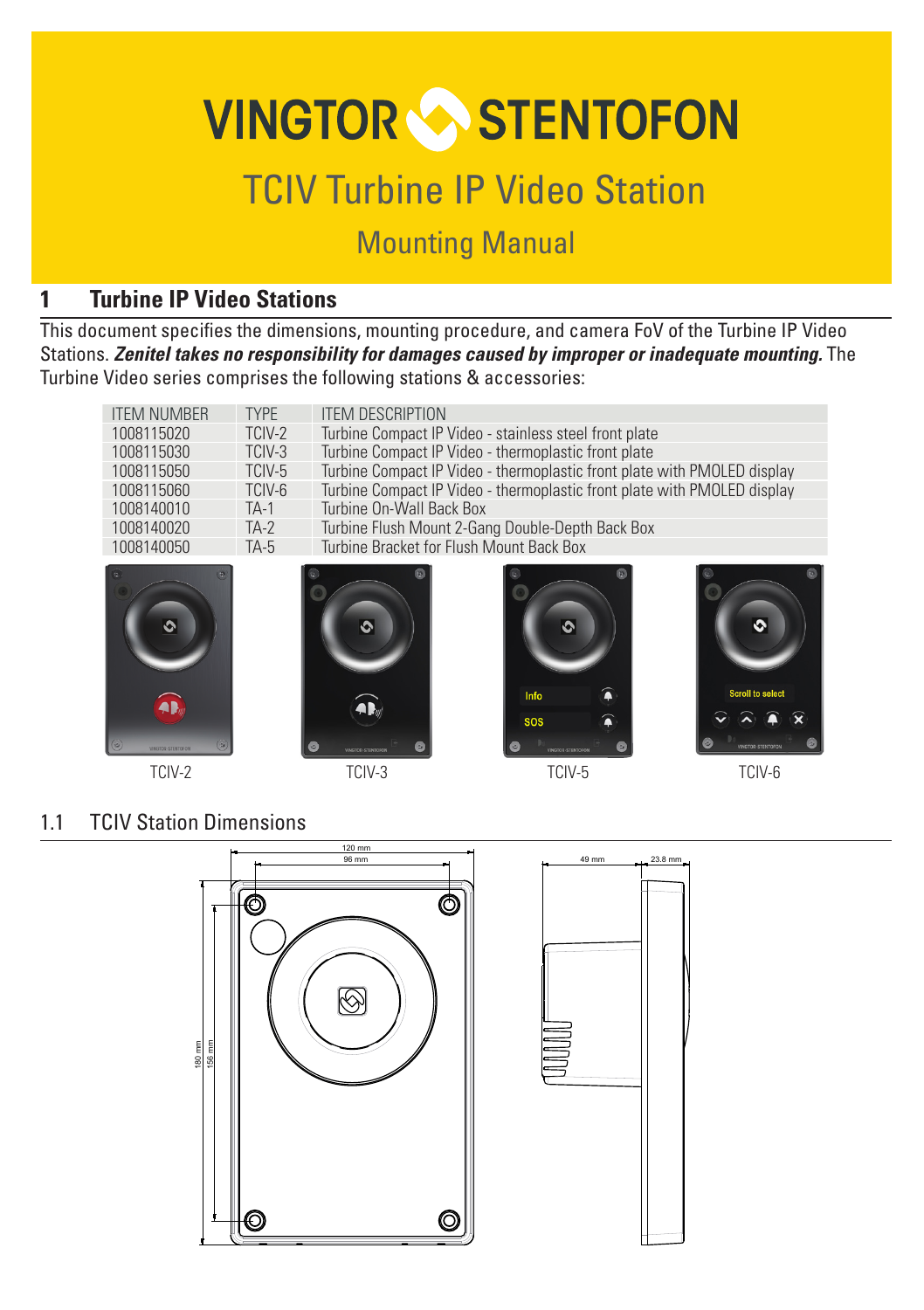### **2 On-Wall Surface Mounting**

#### 2.1 On-Wall Surface Mount Back Box - TA-1



#### 2.2 On-Wall Surface Mounting Procedure

3"



- L **The Gasket MUST be mounted to seal the station!**
- $\circ$  Ensure the station is mounted verti**cally with the microphone aperture facing down.**
- L **Ensure there is enough clearance under the station so that the microphone aperture is NOT smothered.**
- L **Place the washers at the bottom of the 4 mounting holes on the back box.**
- L **Use the grommets and M20 cable gland provided for the cable holes on the back box.**
- 1. Mount the back box onto the wall using A4 socket head screws
- 2. Fit the gasket onto the back box with the ridged side facing down
	- Plug the Ethernet cable into the RJ-45 port on the station
- 3. Mount the station onto the back box with the M5 fasteners provided applying 1.5 Nm torque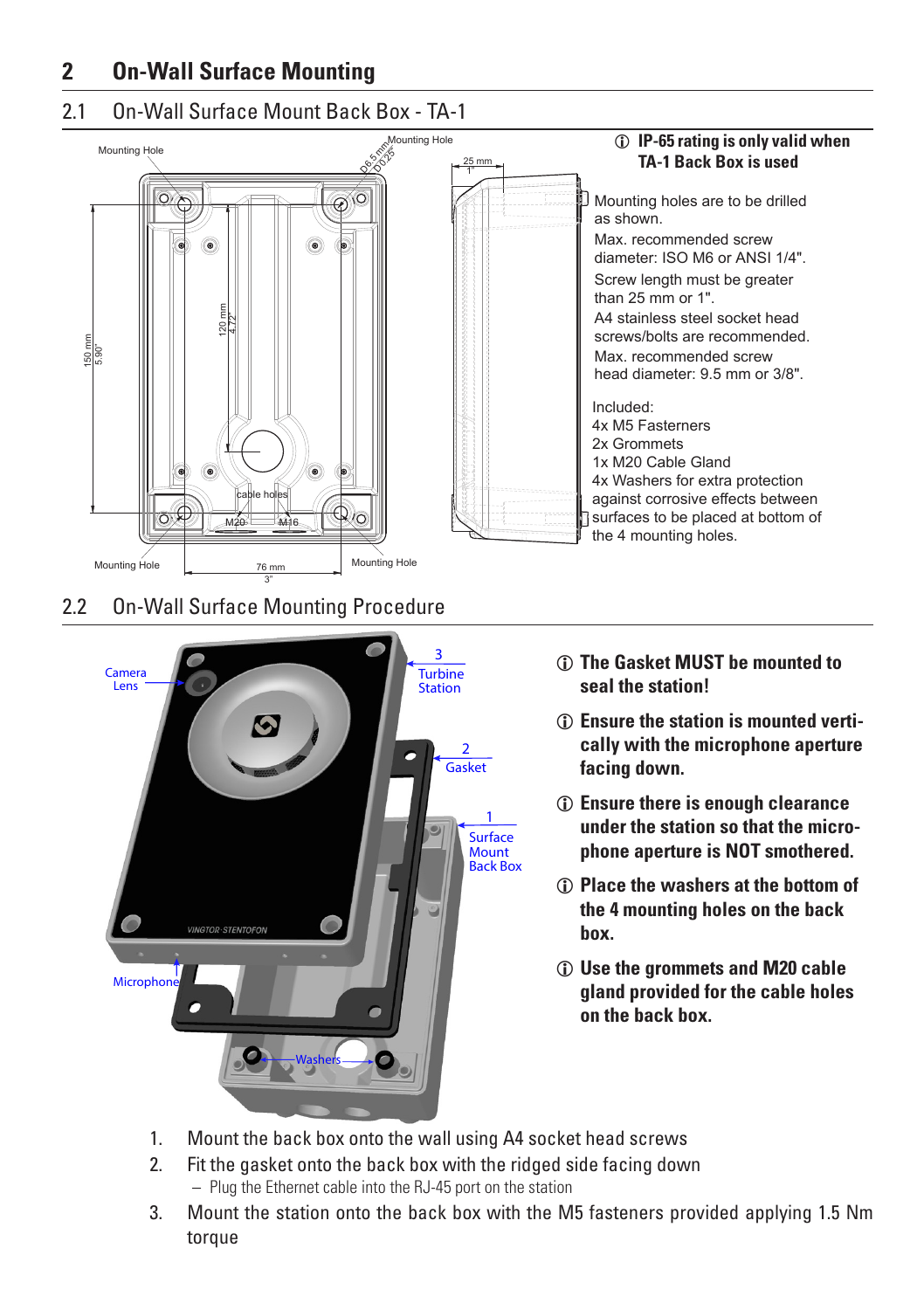# **3 Flush Mounting**

#### 3.1 Flush Mount 2-Gang Double-Depth Back Box - TA-2



L It is recommended to utilize back boxes with weep holes at the bottom.

#### 3.2 Flush Mount Bracket - TA-5